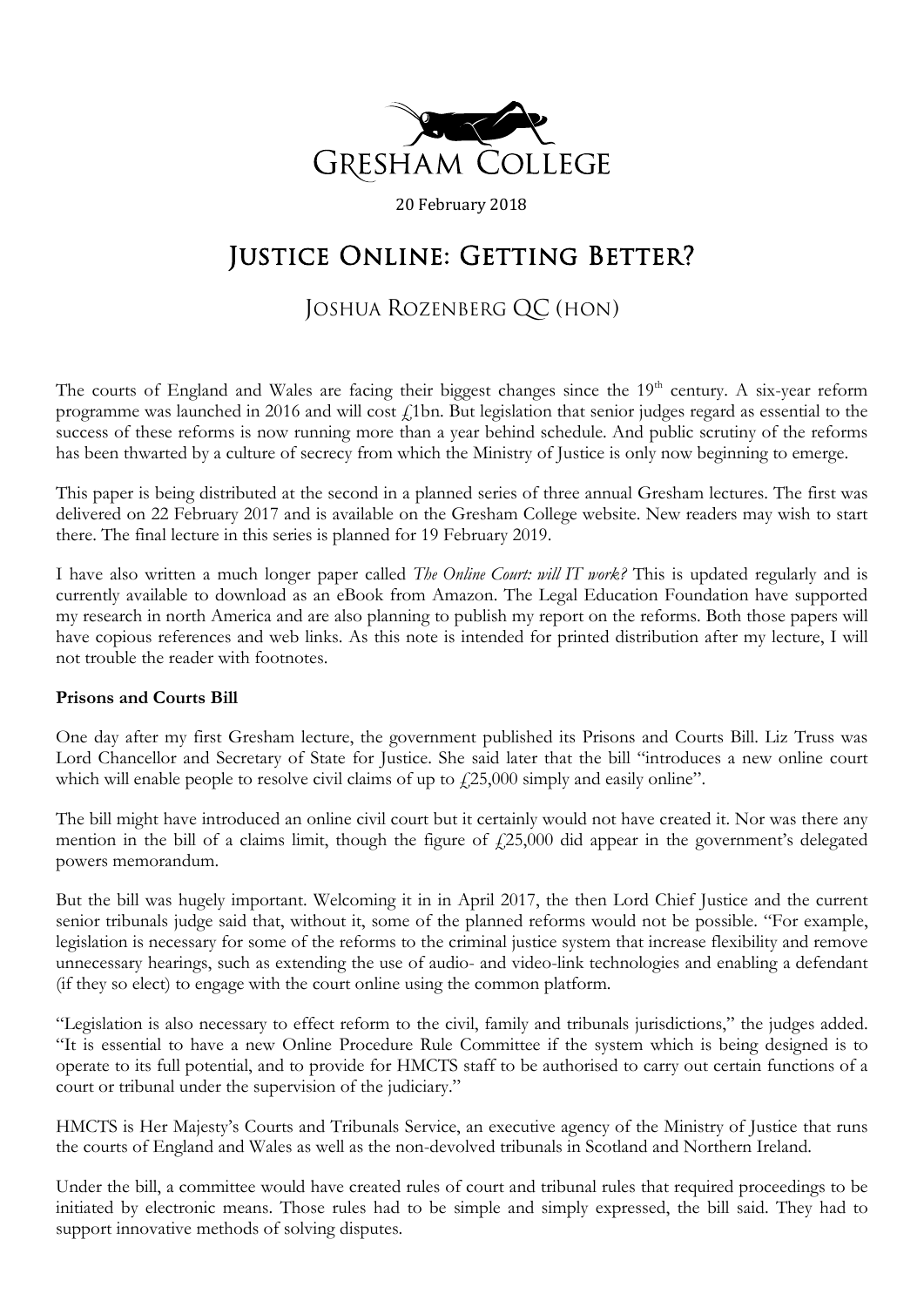The Prisons and Courts Bill began its progress through parliament. It seemed set to become law by the end of 2017. And then on 18 April 2017, Theresa May unexpectedly announced that that there would be a general election on 8 June. When parliament was dissolved, the Prisons and Courts Bill fell with it; none of it became law.

If the Conservatives had been returned to power with an increased majority, as the prime minister had expected, the bill would presumably have been reintroduced in much the same form as before and parliament would have picked up where it had left off. But that was not to be. Even so, the government promised in the Queen's Speech of 21 June 2017 that that legislation would be introduced to modernise the courts system. Background notes issued by the government referred specifically to a Courts Bill. Eight months on, there is still no sign of it.

HMCTS could not say when legislation might be introduced. But I'm told there are plans to bring back the court clauses of the Prisons and Courts Bill in two stages. First there will be a bill dealing with the criminal courts. We can expect that to be published around Easter. And later this year we can expect to see a separate bill setting up a rule committee for the civil courts. It's expected that the new bill will be identical to the abandoned legislation but that's not been confirmed by the government. Even if everything goes according to plan, the reforms will have been delayed by more than a year.

### **Other Reforms**

In the meantime, though, HMCTS is pressing ahead with other reforms. Many of these involve replacing paper documents with electronic files. The reforms are expected to produce huge savings in time, effort and money. Most of these changes can be achieved without legislation.

Until recently, every case dealt with by a court — criminal, civil or family — involved a folder of paper records. That folder had to be in court every time there was a hearing so that it could be consulted and updated by the judge. So paper files needed to be stored in the back office of the court where a case was to be heard. The case could not proceed unless the judge and the file were in the same location. To work on a case during the evening or at a weekend, the judge needed either to stay late at court or take home the file.

With an electronic file, none of that is necessary. Material can be uploaded and accessed by anyone with permission to do so. Court staff are no longer needed to file paper documents and retrieve folders when needed.

There is a bewildering array of online projects that can be categorised as forming part of the online court. Which of them to include is a matter for debate because "online court" is not the project's official name: nobody has decided what to call it or even if it should have a collective name at all. The entire reform project used to be referred to as HMCTS reform and now seems to be known as the HMCTS change programme.

But this branding is not used on the pages accessed by the public. Instead, each page is prominently marked GOV.UK and hosted on the government's website. This is surely wrong as a matter of principle. If you are challenging the government in court —over benefits payments, for example — you should not have to do so on a platform that is hosted by one of the parties. When I put this point to HMCTS, I was told that no users had objected.

But the importance of judicial independence was accepted by the government when tribunals were moved from government departments and brought into HMCTS. It was accepted when the UK Supreme Court was taken off the government website. The same should happen to the online court.

Of its constituent parts, some of the most ambitious are invisible to the public. These include case management projects, such as the common platform for criminal cases tried in the Crown Court. The aim is for police, prosecutors, lawyers and the court to share a single electronic file for each case. The first cases using this end-toend process were listed for hearing at the Crown Court in Liverpool in January 2018.

Some are less dramatic but equally below the radar: high-volume summary criminal cases such as fare evasion are now dealt with by a single magistrate at Lavender Hill court in London using a highly automated system known as the single justice procedure. The prosecutor and defendant are not present and so the magistrate and a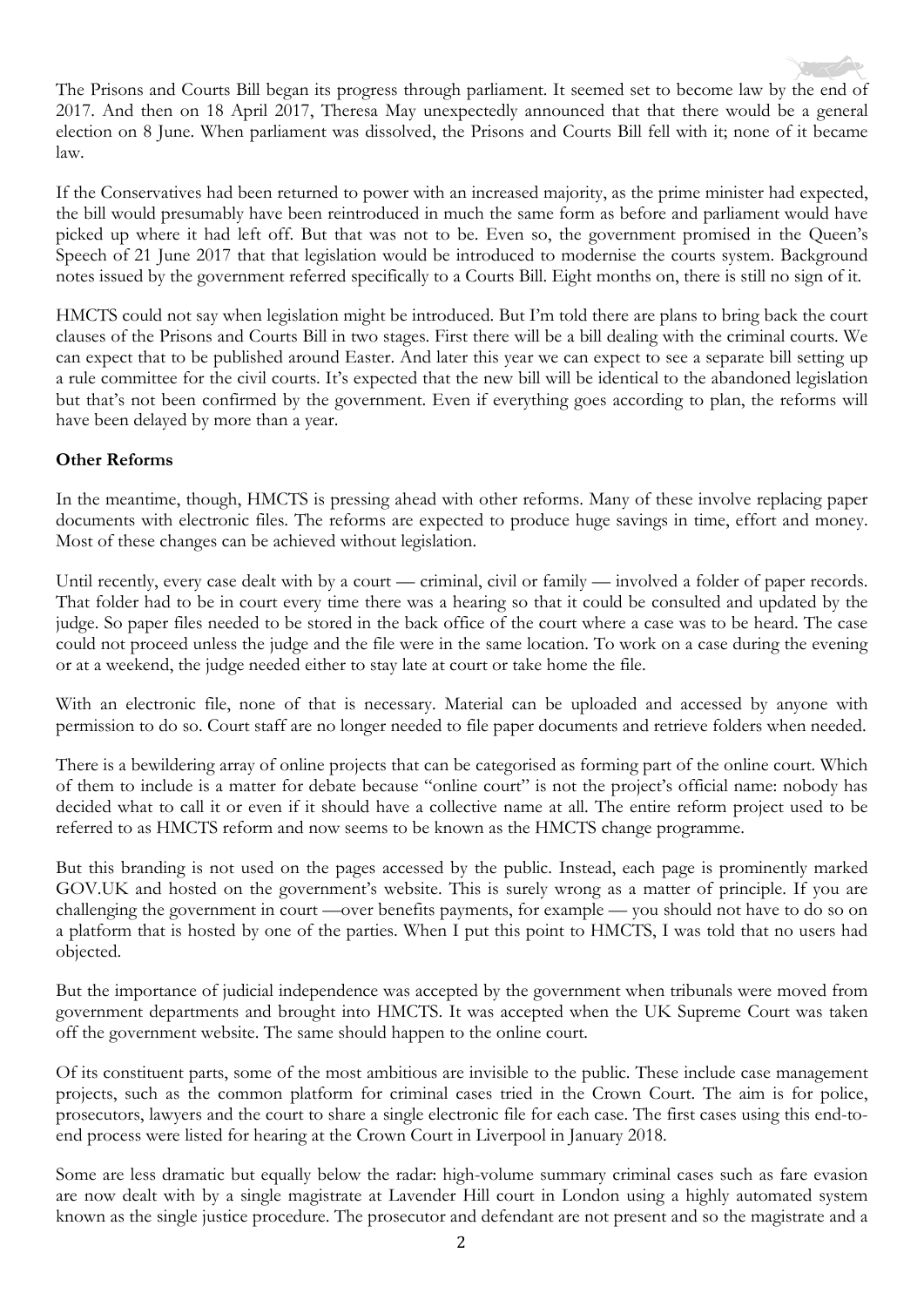legal adviser sit in an office rather than a courtroom. They can deal with cases in which the defendant has pleaded guilty or not responded to a summons.

The first tax appeals to be heard through video hearings are scheduled for this spring. Video technology is already used in criminal courts to allow some victims and witnesses to give evidence. This pilot is taking this concept a step further, with all parties, including the judge, participating in the hearing via video technology.

The video hearings will take place over the internet, with each participant using a webcam from a location of their choice. For the pilot, the judge will be in a courtroom.

HMCTS say they are working closely with the judiciary to ensure that the "majesty" of a physical courtroom will be upheld. The decision to use a video hearing would always be taken by the judge in the case. Private online conversations will be possible before the hearing and the procedure will be the same as in a traditional hearing.

All this was announced last Thursday and I immediately asked HMCTS about arrangements for watching the hearing online. They told me that, as the judge would be sitting in a traditional courtroom for the pilot, the hearing could be observed in the same way as at present. But there was no information about the arrangements that would be made when the judge, too, becomes an online presence.

Other online services are already in use, such as one that allows people charged with traffic offences to make a plea online.

And several new services are now being developed, of which the most far-reaching is online divorce. These services are being tested on real applicants although what's emerged so far about the questions being asked suggests that much wider consultation is needed.

#### **Online Services**

Most people applying for a divorce are still required to fill in and send off a paper form — although the form can now be completed online and posted to a divorce registry. But selected applicants are now invited to deal with the whole process using a home computer or a mobile phone.

If you are applying for an online divorce, you will be directed to a website that asks you a series of questions and collects a fee of  $\frac{1550}{100}$  from you. The initial questions are designed to establish whether you qualify for a divorce in England and Wales. Each question (apart from the first) depends on the answer you have given to the one before. So, for example, you will be asked whether you are divorcing your husband or your wife. If you answer "my wife" you will then be asked to give a "reason" for divorcing her, such as adultery, behaviour, desertion or separation.

Similarly, it is now possible to apply for probate online. Probate means proving the will of someone who has died. Unless the estate is quite small, the executors need to obtain probate before they can sell the deceased's property and distribute the assets. For the moment, the Probate Service is accepting online applications only in simple cases. Other applicants can fill in a form online, print it off and arrange for it to be sworn or affirmed by executors according to long-standing requirements.

HMCTS say in a briefing note that "people are applying for probate online (with grants of probate often on the day)". If that means on the day that applicants upload death certificates and original wills then one must wonder how must time is spent checking the validity of these documents.

Another project being tested is called civil money claims. This is currently limited to small claims worth less than  $\ell$ 10,000. One page currently being tested says "You might have to go to a hearing in front of a judge if the person says they don't owe you. It can take up to seven months to get a hearing date."

Quite apart from the demotic language, there seems to be something of an implied threat here. Why should anyone have to wait seven months for a hearing? And why is the system putting you under this kind of pressure?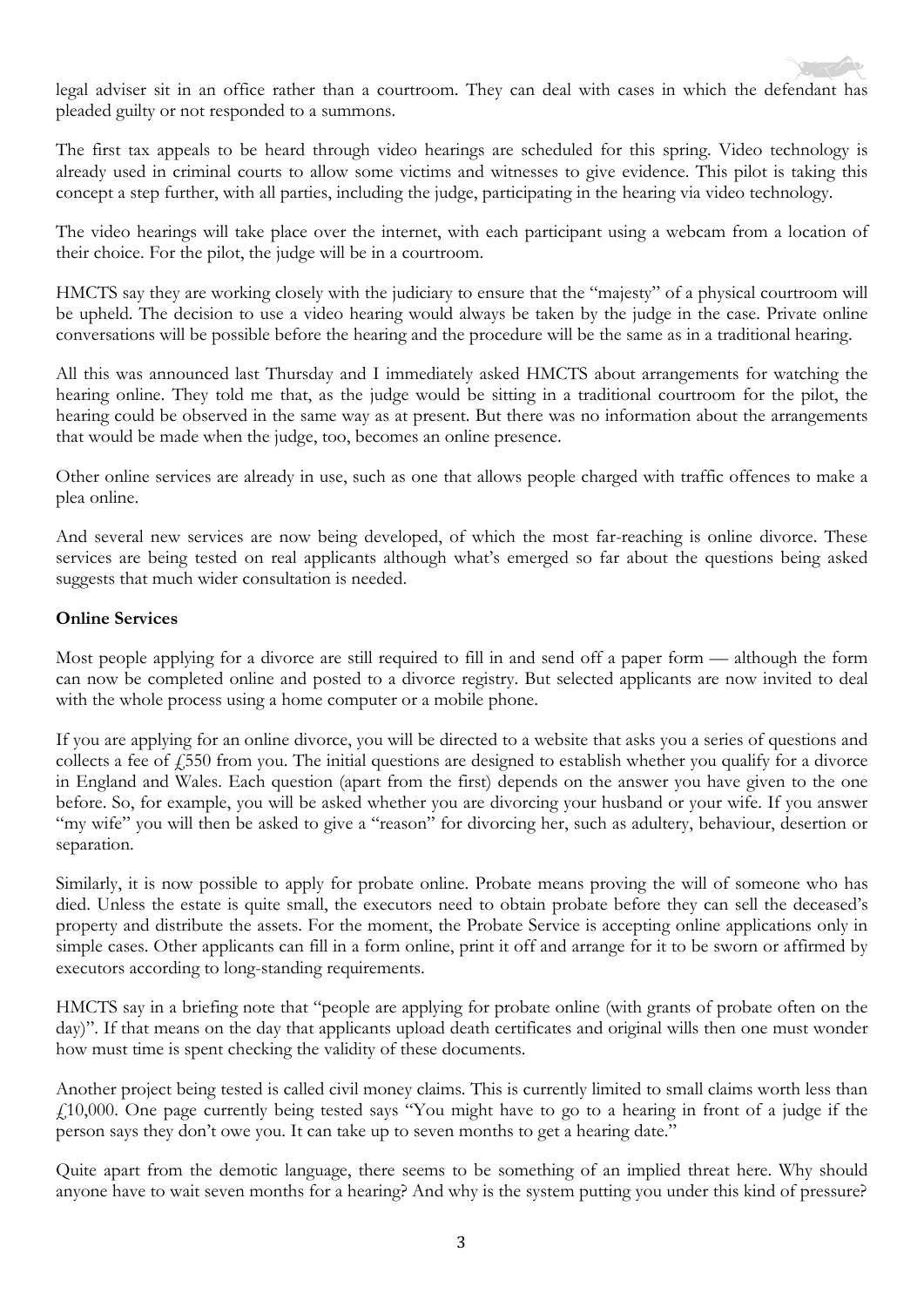

Maybe it's not. The HMCTS briefing note that says "from claiming to getting a hearing date now takes around two weeks". It's all a bit confusing.

#### **Challenges Ahead**

One of the problems HMCTS faces in developing its online services is that it has been doing so behind closed doors. I asked for an update from the Ministry of Justice in June 2017, shortly after the government had emerged from the general election and, before that, the pre-election period. It was the very end of January 2018 before HMCTS agreed to see me. HMCTS does have user engagement groups and it also puts on road shows for practitioners. But, until very recently, it has been very unwilling to engage with academics, journalists or the wider public. Consultation and communication are still very limited.

Academics are particularly concerned about the lack of research. Dr Judith Townend, lecturer in Media and Information Law at the University of Sussex and one of the few specialists in this area, believes that HMCTS has not adequately consulted on important issues such as media and public access to digital proceedings.

Professor Dame Hazell Genn DBE QC (hon) is a founder and co-director of the Judicial Institute at University College London. As the UK's leading authority on socio-legal studies, she is widely respected for her research on the responsiveness of the courts to the needs of their users.

Delivering the Birkenhead Lecture at Gray's Inn on 16 October 2017, Hazel Genn said of the court reforms then under way:

There is clearly a great deal of activity but it is not easy to say on any one day exactly what is happening and how far any particular part of the programme has progressed. The only regular public source of updates is the "Inside HMCTS Blog". The lack of a clear flow of communication has been a cause of some complaint among the profession, the judiciary and academics.

In support of this complaint, Hazel Genn cited a blog published a month earlier by none other than the chief executive of HMCTS. Susan Acland-Hood admitted: "we have not talked widely enough yet about our reform plans; but more importantly, I don't think we've listened enough, or given enough ways for people who care about the system and how it works to help shape its improvement".

Since then, things have improved slightly. There has been a change of ministers at the Ministry of Justice and HMCTS officials are more willing to discuss their plans with academics and journalists. But they still seem reluctant to take advice on the use of clear English. And they seem not to know, for example, why users of their online pilots fall by the wayside.

#### **British Columbia**

I found a much more open approach in British Columbia on a visit at the end of last year. The Canadian province has established a Civil Resolution Tribunal (CRT) to deal with small claims and disputes between neighbours. The tribunal asks users to rate its pages and online advice services with up to five stars. Officials tell me they find users' comments invaluable in designing improvements.

The CRT's aim, as set out in the statute that led to its launch in July 2016, is "to encourage the resolution of disputes by agreement between the parties". Dispute resolution services have to be provided in a way that is "accessible, speedy, economical, informal and flexible". It is only if agreement cannot be reached that the tribunal must "resolve the dispute by deciding the claims brought to the tribunal". And it is only if the tribunal's findings are not respected that enforcement proceedings will be necessary.

Shannon Salter, the lawyer who chairs the CRT, told me about the thinking behind it.

In Canada — and these figures are the same in the US, in England and Australia — we know that, for every 100 people who go down to a courthouse and file a civil claim, only two of those will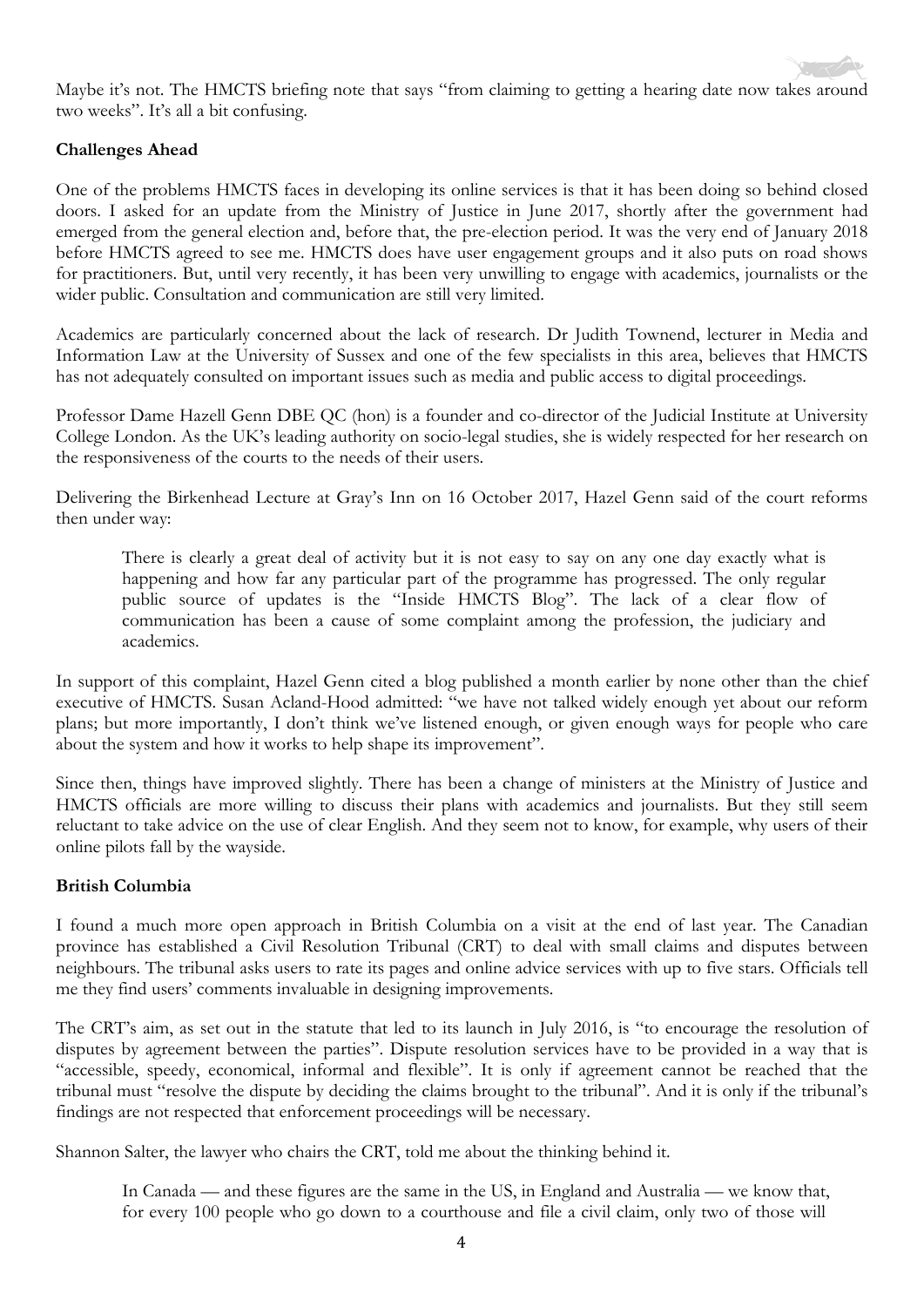go to trial. But we have oriented our entire civil justice system in the common-law world around this idea of a day in court — that we know doesn't come 98 per cent of the time. And we know that about half of those 98 per cent of people don't settle their claim: they just give up because they run out of time and money and energy.

We have tried to flip that model. We assume that you're not going to have your day in court: the equivalent, for us, is a day in front of a tribunal member. We assume that, with the right support and help, you can reach a consensual agreement. And we have built the tribunal around that notion. We know, statistically, that people are happier with agreements they reach themselves and also, surprisingly, that they are more likely to adhere to them than even a court order. It makes sense to empower people to be active participants in their dispute resolution, as much as you can, and leave adjudication as a last resort.

Anyone can visit the CRT website and take advantage of the advice it offers. It's attractively laid out, friendly and non-threatening. The home page shows a series of users from different social groups with the slogan "what can the CRT do for you?"

Darin Thompson, a lawyer working for the British Columbia government, has been involved with the CRT since its initial stages. He told me about the message it was trying to convey.

We wish you didn't have a dispute but, now that you do, what can we do to help you resolve it? You want to file your documents when you get home from work and after you put your kids to bed? Fine. You want to access our services on a cell phone from a park bench? Fine, you can do that.

You have to start with the solution explorer which, as the name suggests, explores whether there may be a solution to your problem. This is a so-called expert system; it uses a "decision-tree" of questions and answers but does not involve artificial intelligence. After an introductory video the system provides you with self-help tools, giving basic legal advice and drafting letters that you can post or email to the person on the other side of your dispute.

Significantly, you are not asked for your name and address at this stage or told to pay a fee. That happens only if you cannot resolve the dispute yourself and decide to start the formal tribunal process.

Once a claim reaches the tribunal, everything changes. The CRT no longer has a benign interest in helping people to help themselves. It becomes instead an impartial court with a duty to ensure procedural fairness. Its process is adversarial although its proceedings are normally written. In due course a reasoned decision is sent to the parties and published.

If fairness requires an oral hearing — perhaps because the credibility of a witness is at issue — then a one can be arranged by telephone or through video-conferencing techniques. Parties may address the tribunal from their smart phones or tablets.

"We don't rule out the idea of having an in-person hearing one day", Shannon Salter told me in December 2017, "But it hasn't happened yet. In fact, an oral hearing hasn't happened yet. One thing that has surprised us is that no party has so far requested one."

This seemed to contradict the received wisdom that people wanted their day in court — and that the court had to be a physical courtroom. "As it turns out," Shannon Salter told me, people are generally quite happy not to take a day off work or arrange child care to travel to a hearing." Some people found easier to express themselves in writing, she added.

This may not be the way forward for the courts of England and Wales. Steering people away from a hearing before a judge in a traditional courtroom is something that requires careful thought. But it's a debate that's going by default here in England and Wales.